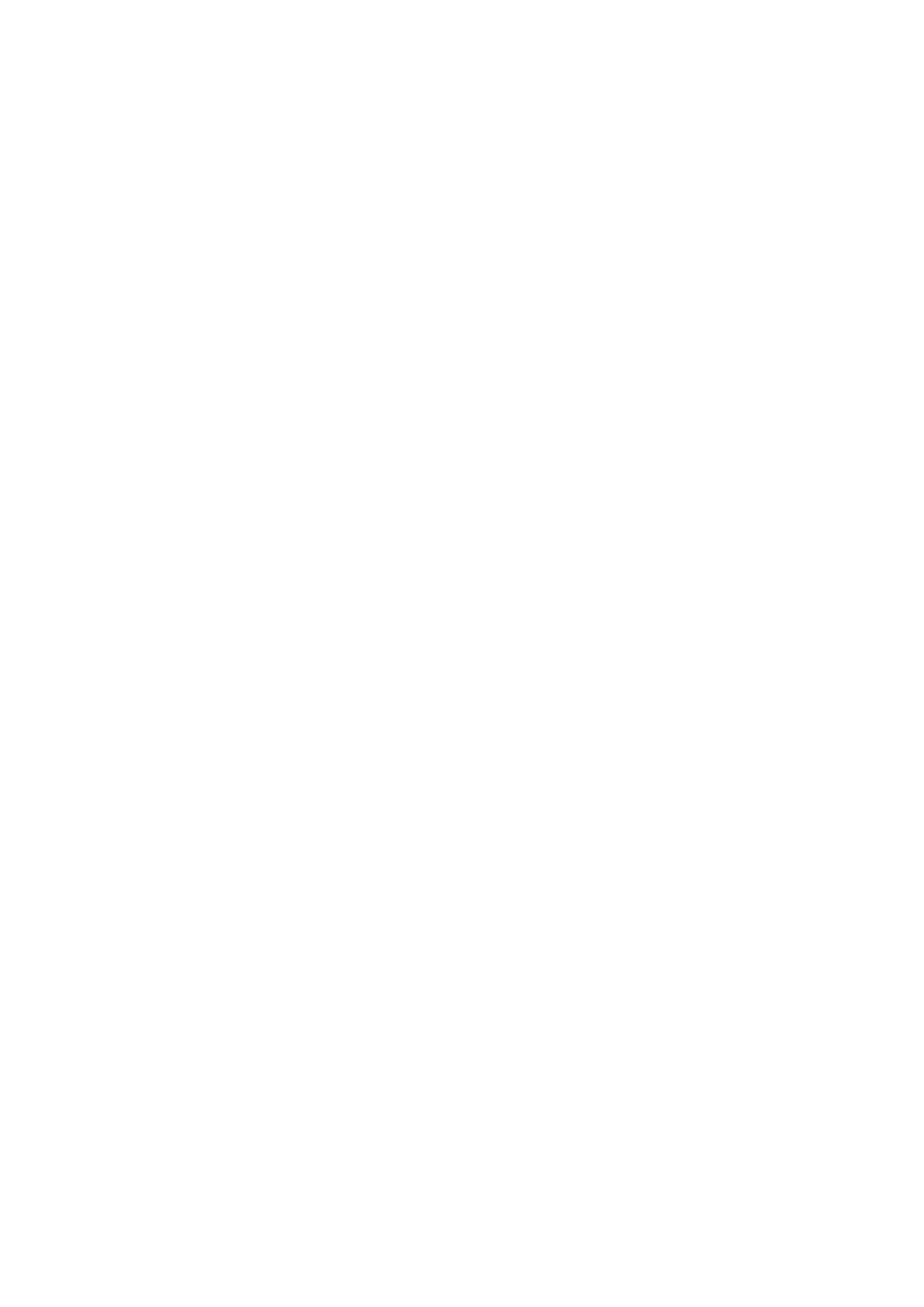# *Simrad PI HBU Hydrophone Booster Unit*

## *Instruction Manual*

This document allows you to install and pu<sup>t</sup> to use the **PI HBU (Hydrophone Booster Unit)**.

> 326153/A <sup>08</sup> January <sup>2008</sup>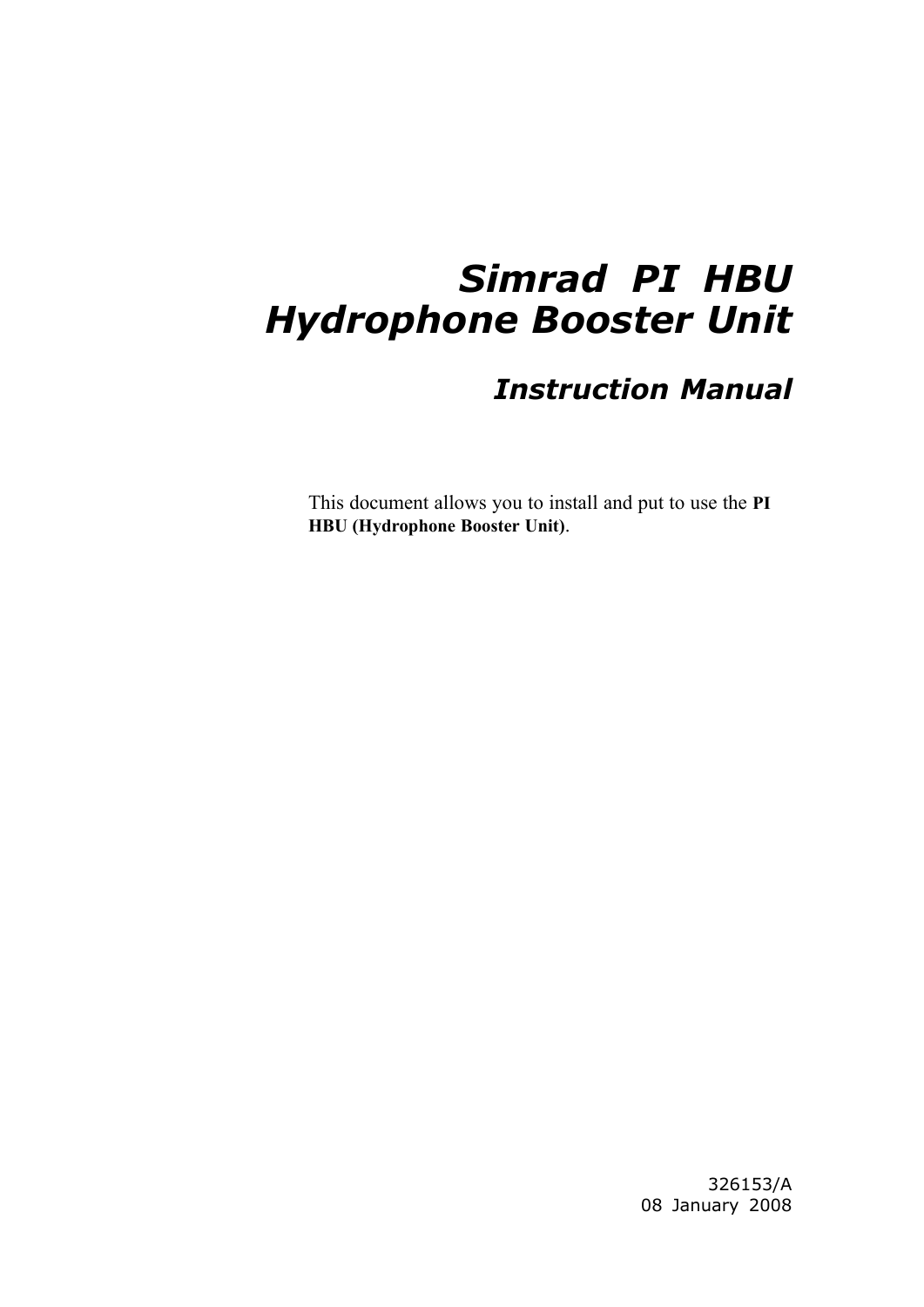### **Document history**

| Document number: 326153 |                |                |  |  |
|-------------------------|----------------|----------------|--|--|
| Rev.A                   | 8 January 2006 | First version. |  |  |

### **Copyright**

©<sup>2008</sup> Kongsberg Maritime AS

The information contained in this document remains the sole property of Kongsberg Maritime AS. No par<sup>t</sup> of this document may be copied or reproduced in any form or by any means, and the information contained within it is not to be communicated to <sup>a</sup> third party, without the prior written consent of Kongsberg Maritime AS. The document, or any part of it, may not be translated to any other language without the written approva<sup>l</sup> from Kongsberg Maritime AS.

#### **Disclaimer**

Kongsberg Maritime AS endeavours to ensure that all information in this document is correct and fairly stated, but does not accep<sup>t</sup> liability for any errors or omissions.

#### **Warning**

The equipment to which this manual applies must only be used for the purpose for which it was designed. Improper use or maintenance may cause damage to the equipment and/or injury to personnel. The user must be familiar with the contents of the appropriate manuals before **attempting to install, operate or work on the equipment.**

Kongsberg Maritime AS disclaims any responsibility for damage or injury caused by improper **installation, use or maintenance of the equipment.**

#### **Support**

If you require maintenance on your Simrad product contact your local dealer. You can also contact us using the following address: [simrad.support@simrad.com](mailto:simrad.support@simrad.com). If you need information about our other products, visit [www.simrad.com](http://www.simrad.com). On our web site you will also find <sup>a</sup> list of our dealers and distributors.

#### **Simrad**

Kongsberg Maritime AS Strandpromenaden 50 P.O.Box 111 N-3191 Horten, Norway Telephone: +47 33 03 40 00 Telefax: +47 33 04 29 87 contact@simrad.com www simrad com

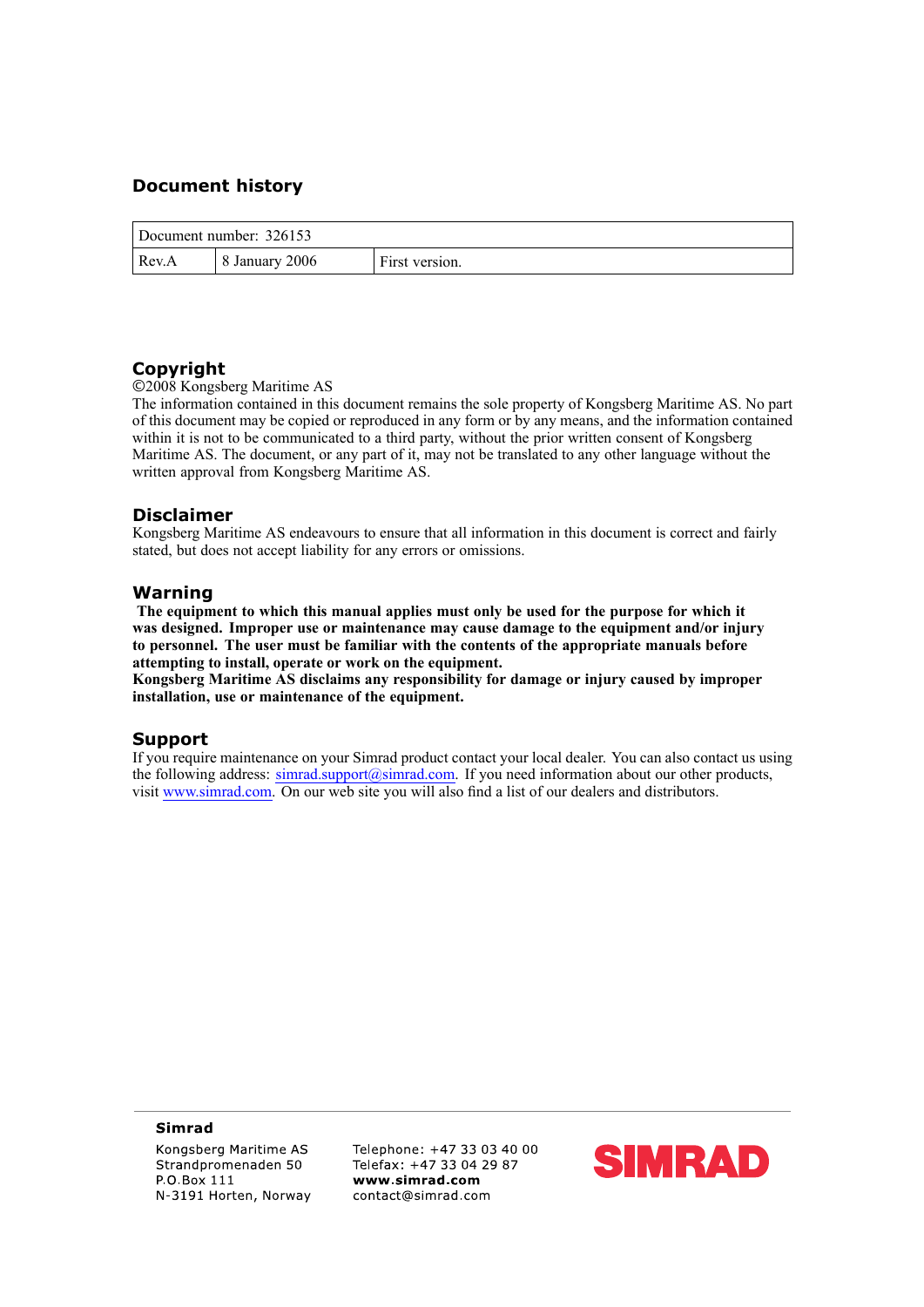## **Table of contents**

| PI HBU (HYDROPHONE BOOSTER UNIT)  6 |  |  |
|-------------------------------------|--|--|
|                                     |  |  |
|                                     |  |  |
|                                     |  |  |
|                                     |  |  |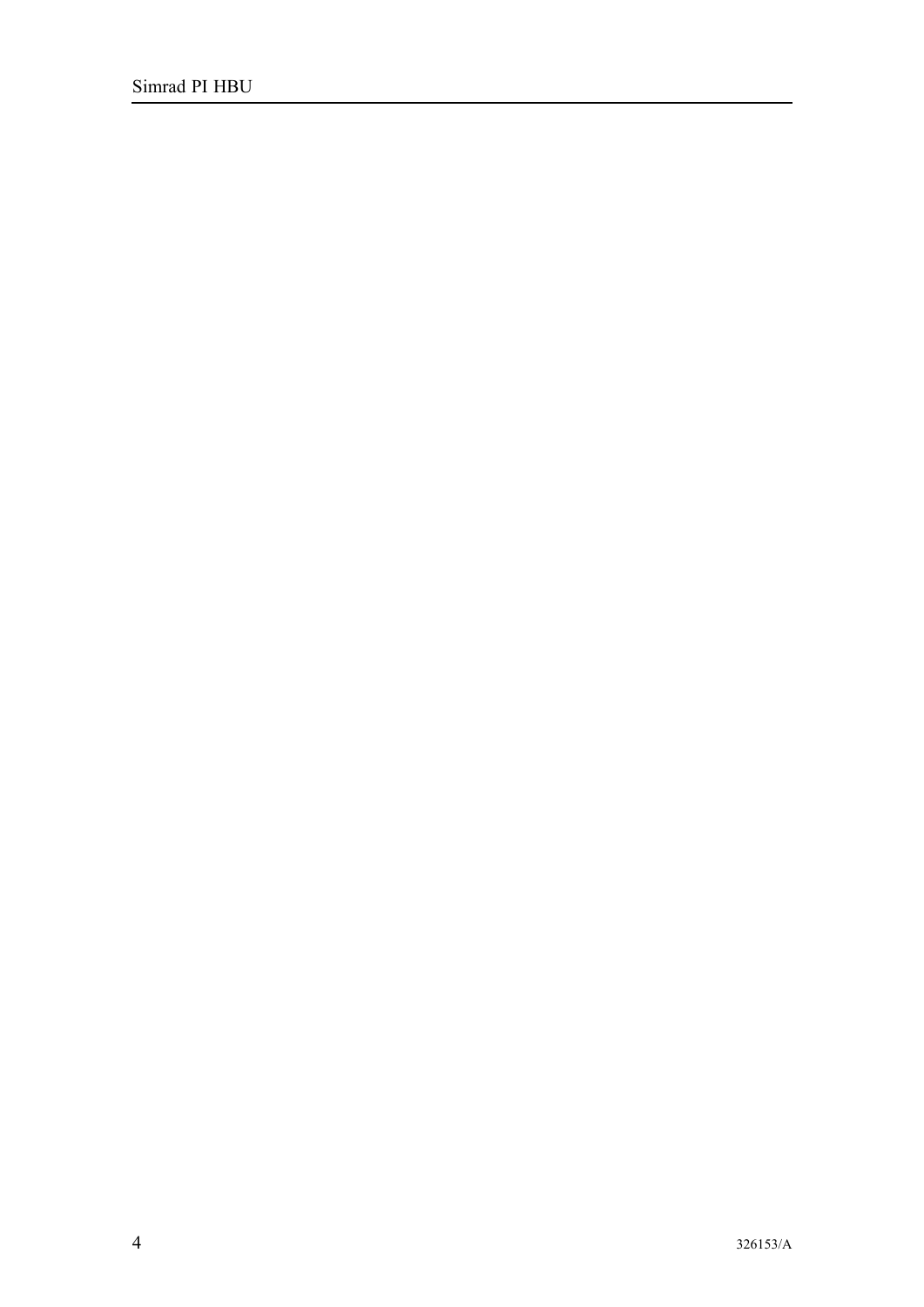## <span id="page-6-0"></span>**ABOUT**

This document allows you to install and pu<sup>t</sup> to use the **PI HBU (Hydrophone Booster Unit)**.

*Figure <sup>1</sup> PI HBU (Hydrophone Booster Unit)*



*Figure <sup>2</sup> Commercial power supply provided with the PI HBU*

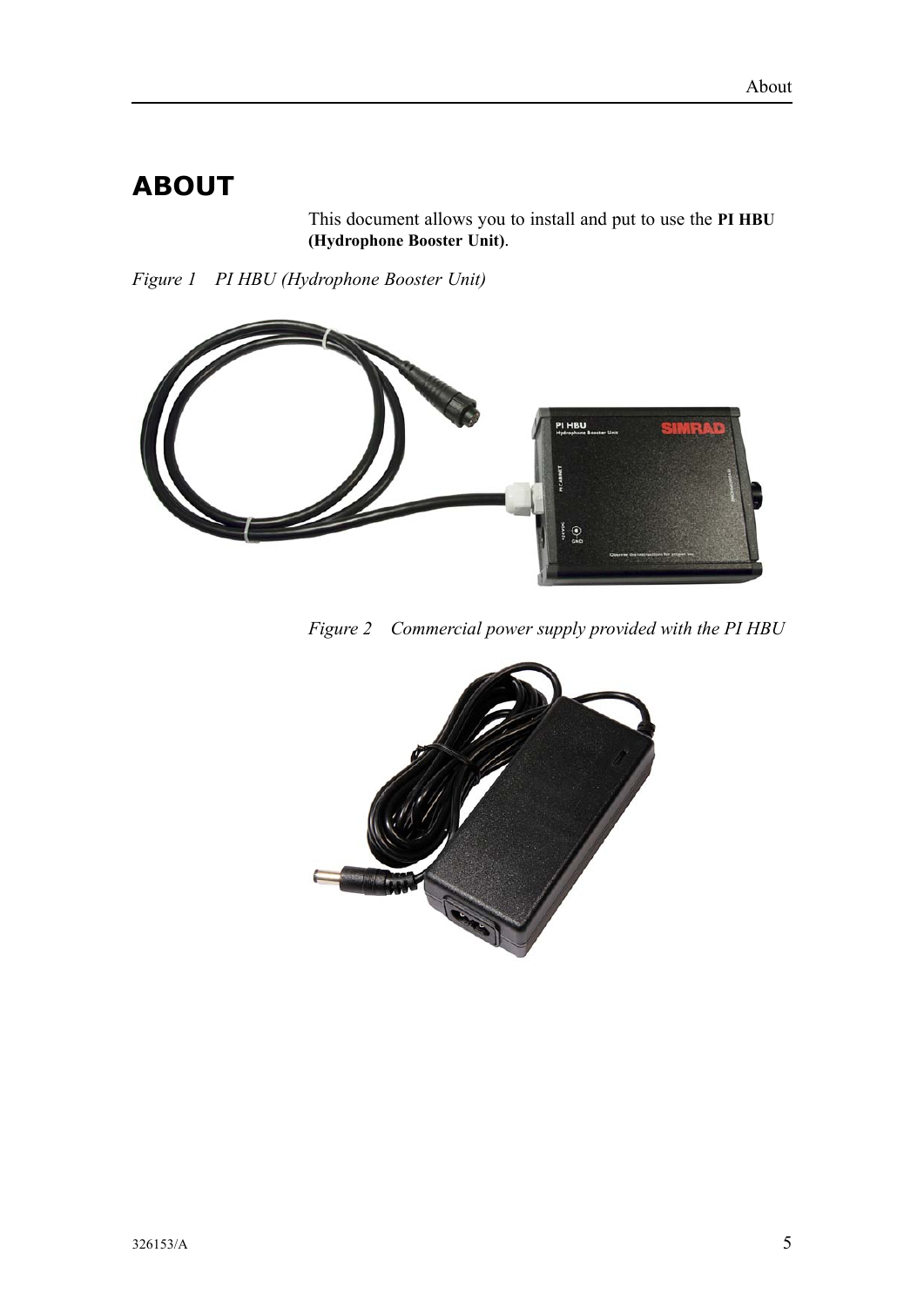## <span id="page-7-0"></span>**PI HBU (HYDROPHONE BOOSTER UNIT)**

The **PI HBU (Hydrophone Booster Unit)** is <sup>a</sup> small and compac<sup>t</sup> unit providing amplification for the weak signals from the PI hydrophone. It is connected between the hydrophone and the PI cabinet. The **PI HBU** is powered by <sup>a</sup> separate power supply.

### **Prerequisites for use**

In order to use the **PI HBU** your PI receiver must operate with the following software version:

- **PI32**: Not applicable
- • **PI44**: DSP (Digital Signal Processor) version 1.11 (or later) with MMI version 0.50 (or later).
- • **PI54**: DSP (Digital Signal Processor) version 1.11 (or later) with MMI version 0.50 (or later).

### **Why use the PI HBU**

On the PI44 and PI54 systems, software release 1.08 provided an increased range capability. By using the PI HBU (Hydrophone Booster Unit) as well the systems will offer additional range, and they will be more tolerant for noise. On PI32 systems, the PI HBU (Hydrophone Booster Unit) will also provide increased range capability.

### **Why not use the PI HBU**

For the majority of PI users experiencing adequate performance, and with no need to increase the range capability, the PI HBU (Hydrophone Booster Unit) will not be required.

### **When to use the PI HBU**

The PI HBU (Hydrophone Booster Unit) is recommended if the reception of the PI system is cluttered with noise from interference, or with noise from other acoustic systems on the vessel, such as sonars, echo sounders or logs. The PI HBU (Hydrophone Booster Unit) may also prove useful if you experience noise from the vessel propellers.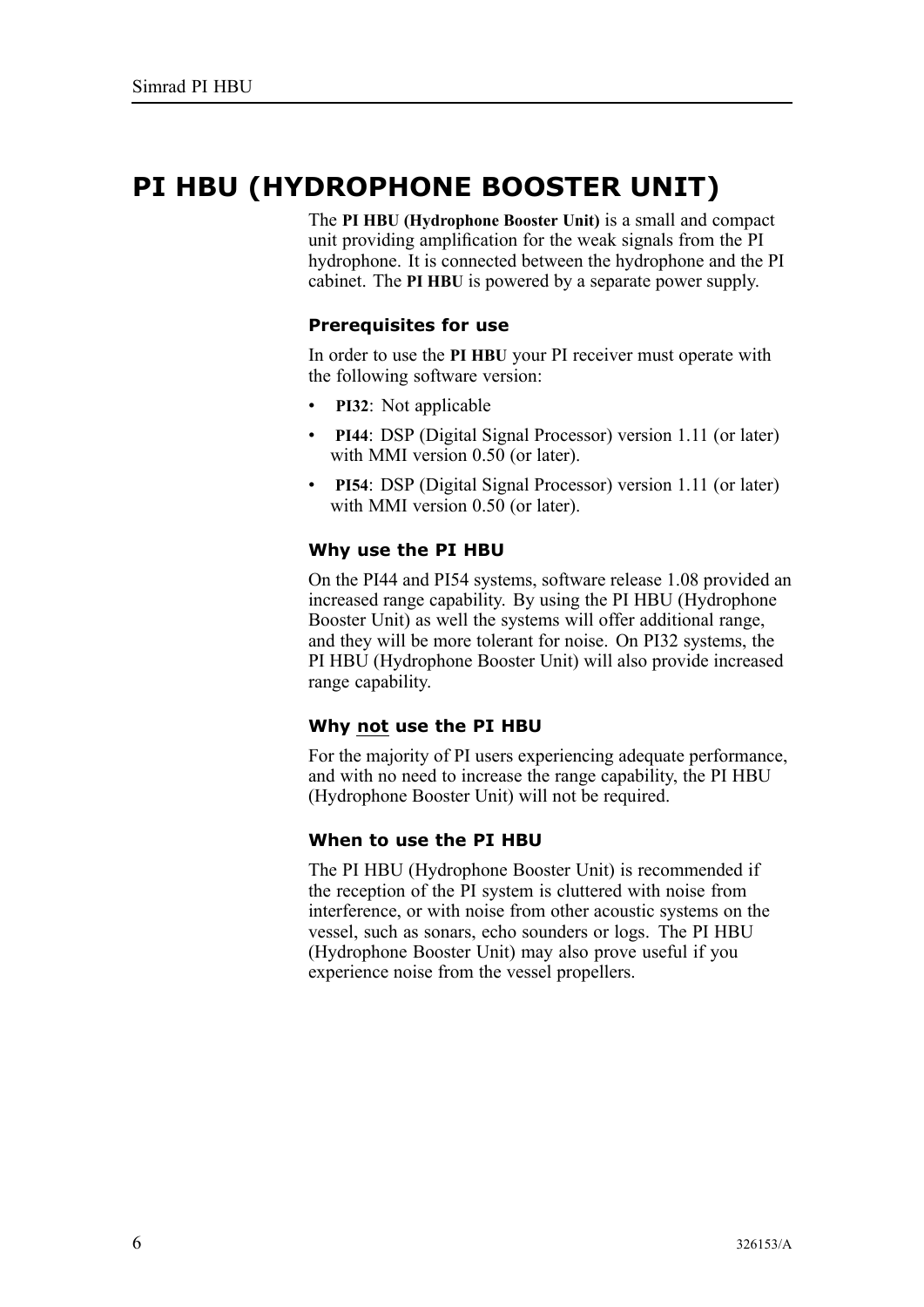### <span id="page-8-0"></span>**RECOMMENDED PARAMETER SETTINGS**

When the PI HBU (Hydrophone Booster Unit) is pu<sup>t</sup> to use, the recommended parameter settings are changed.

### **Simrad PI32**

The following **Receiver setup** parameters are recommended when the PI HBU (Hydrophone Booster Unit) is pu<sup>t</sup> to use.

- **Interference filter**: OFF
	- Switch ON if interference is still <sup>a</sup> problem. As an alternative, you may keep the filter OFF, and increase the **Detection threshold (DT)** setting in steps of <sup>2</sup> dB until the interference disappears.
- **Interference filter level**: <sup>9</sup>
	- If you switch the interference filter ON, you may change the level to 8.
- **AGC**: OFF
- **Manual gain**: <sup>20</sup> dB
- **Max shooting speed**: <sup>1</sup> kn
	- In order to maintain best possible reception during the shooting you may increase this setting to <sup>5</sup> kn.
- **Detection threshold (DT)**: <sup>8</sup> dB

The other settings are not important.

*Figure <sup>3</sup> PI30 Receiver Setup, example*

| Receiver setup:             |                      |  |  |  |  |  |  |
|-----------------------------|----------------------|--|--|--|--|--|--|
| Interf.filter: OFF          | Level:<br>9          |  |  |  |  |  |  |
| AGC:<br>OFF                 | 20dB<br>Manual gain: |  |  |  |  |  |  |
| MP Filter:<br>OFF           | 42dB<br>MPF level:   |  |  |  |  |  |  |
| Max shooting speed:         | $01$ kn              |  |  |  |  |  |  |
| Detection Threshold (DT):   | 08dB                 |  |  |  |  |  |  |
| Sensor filter:              | LIGHT                |  |  |  |  |  |  |
| Catch/Bottom sensor filter: | OFF                  |  |  |  |  |  |  |
| Time: 07:53:43              | Date: 07.01.2009     |  |  |  |  |  |  |
|                             | (CD012103-B001)      |  |  |  |  |  |  |

### **Simrad PI44 and PI54**

When the PI HBU (Hydrophone Booster Unit) is pu<sup>t</sup> to use, the recommended parameter settings are changed.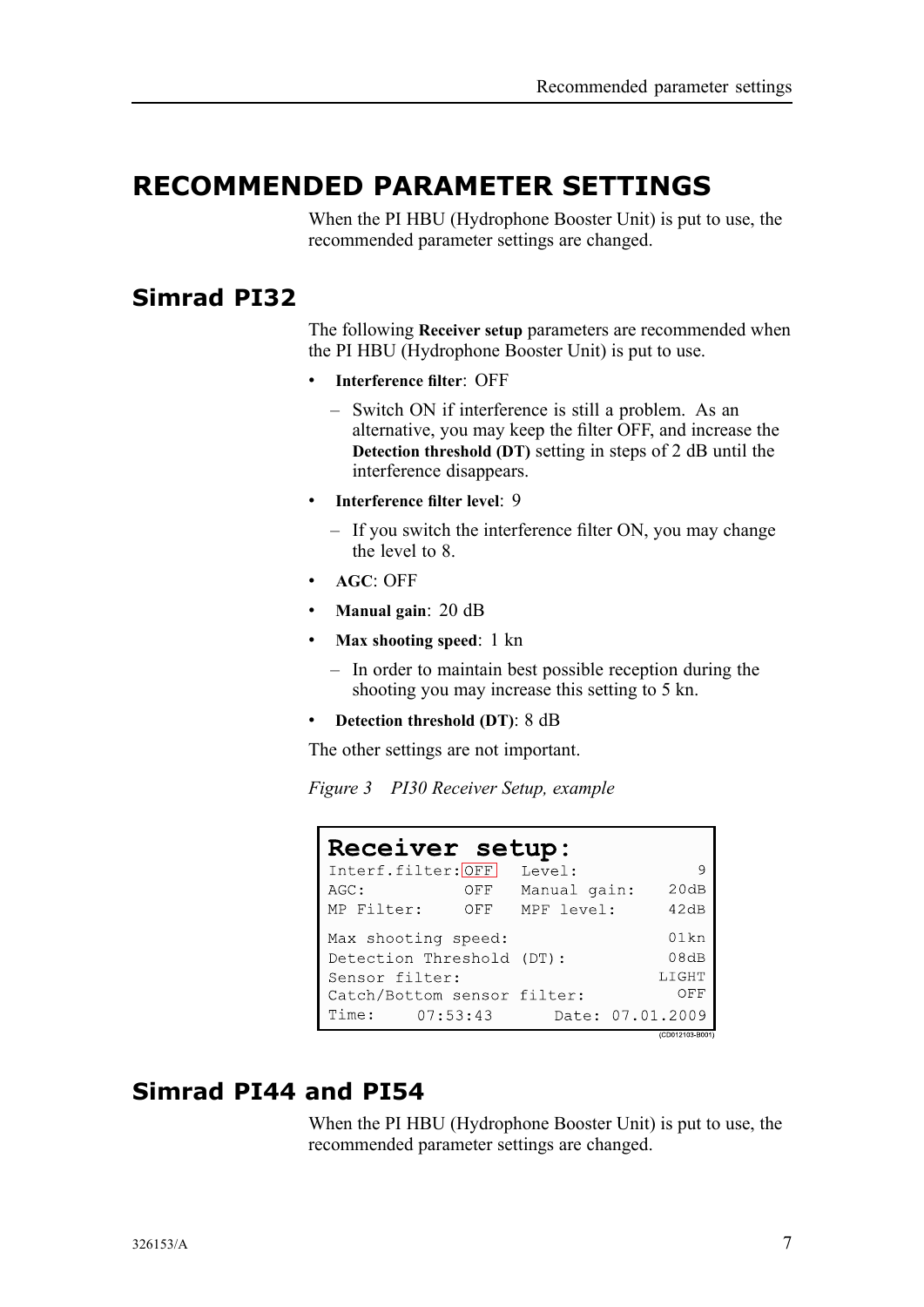- **Interference filter**: OFF
	- Switch ON if interference is still <sup>a</sup> problem. As an alternative, you may keep the filter OFF, and increase the **Detection threshold (DT)** setting in steps of <sup>2</sup> dB until the interference disappears.
- **Interference filter level**: <sup>8</sup>
	- If you switch the interference filter ON, you may change the level to 7.
- **Sensor filter**: LIGHT
- **Catch/Bottom sensor filter**: LIGHT
- **AGC**: OFF
- **Manual gain**: <sup>20</sup> dB
- **Multipath filter**: OFF
	- If you use the PI Geometry sensor, this filter must be ON.
- **Detection threshold (DT)**: <sup>8</sup> dB
- **Max shooting speed**: <sup>1</sup> kn
	- In order to maintain best possible reception during the shooting you may increase this setting to <sup>5</sup> kn.

The other settings are not important.

| Figure 4 PI44/54 Receiver Setup, example |  |  |  |
|------------------------------------------|--|--|--|
|                                          |  |  |  |

| <b>GAIN-</b><br>Receiver setup | <b>GAI</b>        |
|--------------------------------|-------------------|
| Interference filter:           | OFF               |
| Interference filter level:     | 8                 |
| Sensor filter:                 | LIGHT             |
| Catch/Bottom sensor filter:    | LIGHT             |
| AGC:                           | OFF               |
| Manual gain:                   | 20dB              |
| Multipath filter:              | OFF               |
| Water profile:                 | SALT <sub>T</sub> |
| Detection threshold (DT):      | 08dB              |
| Max shooting speed:            | $01$ kn           |
|                                |                   |
| Exit<br>MENU                   | Accept<br>ENT     |

(CD012107-A002)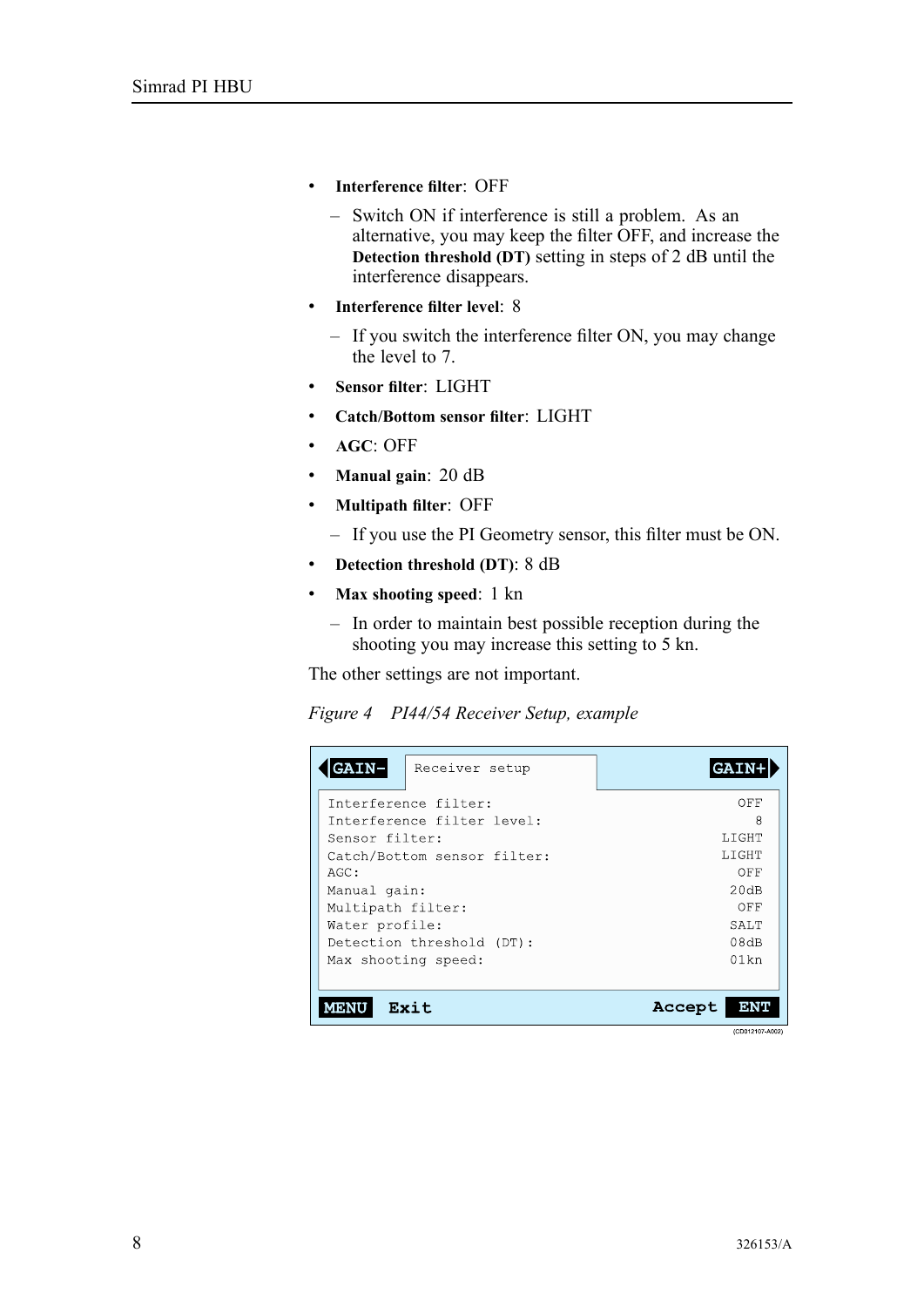### <span id="page-10-0"></span>**INSTALLATION**

Observe the procedure to install the PI HBU (Hydrophone Booster Unit).

- **1** Unpack the PI HBU (Hydrophone Booster Unit) unit.<br>**2** Check that the package contains the unit and a power s
- **<sup>2</sup>** Check that the package contains the unit and <sup>a</sup> power supply.
- **<sup>3</sup>** Find <sup>a</sup> suitable location for the PI HBU unit.

The unit must be <sup>p</sup>laced close to the PI operator unit, and within reach of <sup>a</sup> power outlet (115–230 Vac). Observe the length of the hydrophone cable, which limits the distance between the units.

- **<sup>4</sup>** Mount the PI HBU unit.
- **<sup>5</sup>** Power down your PI system.
- **<sup>6</sup>** Disconnect the hydrophone connector on the rear side of the PI operator unit, and connect it to the PI HBU unit (A).

*Figure <sup>5</sup> PI HBU (Hydrophone Booster Unit) connections*



- **<sup>A</sup>** *Hydrophone socket*
- **<sup>B</sup>** *Cable to hydrophone socket on PI operator unit*
- **<sup>C</sup>** *+24 Vdc power socket (use power supply provided with the PI HBU)*
- **<sup>7</sup>** Connect the cable from the PI HBU unit (B) to the hydrophone socket on the rear side of the PI operator unit.
- **<sup>8</sup>** Connect the power supply to AC mains, and connect the power cable to the socket (C) on the PI HBU unit.
- **<sup>9</sup>** Power up your PI system.